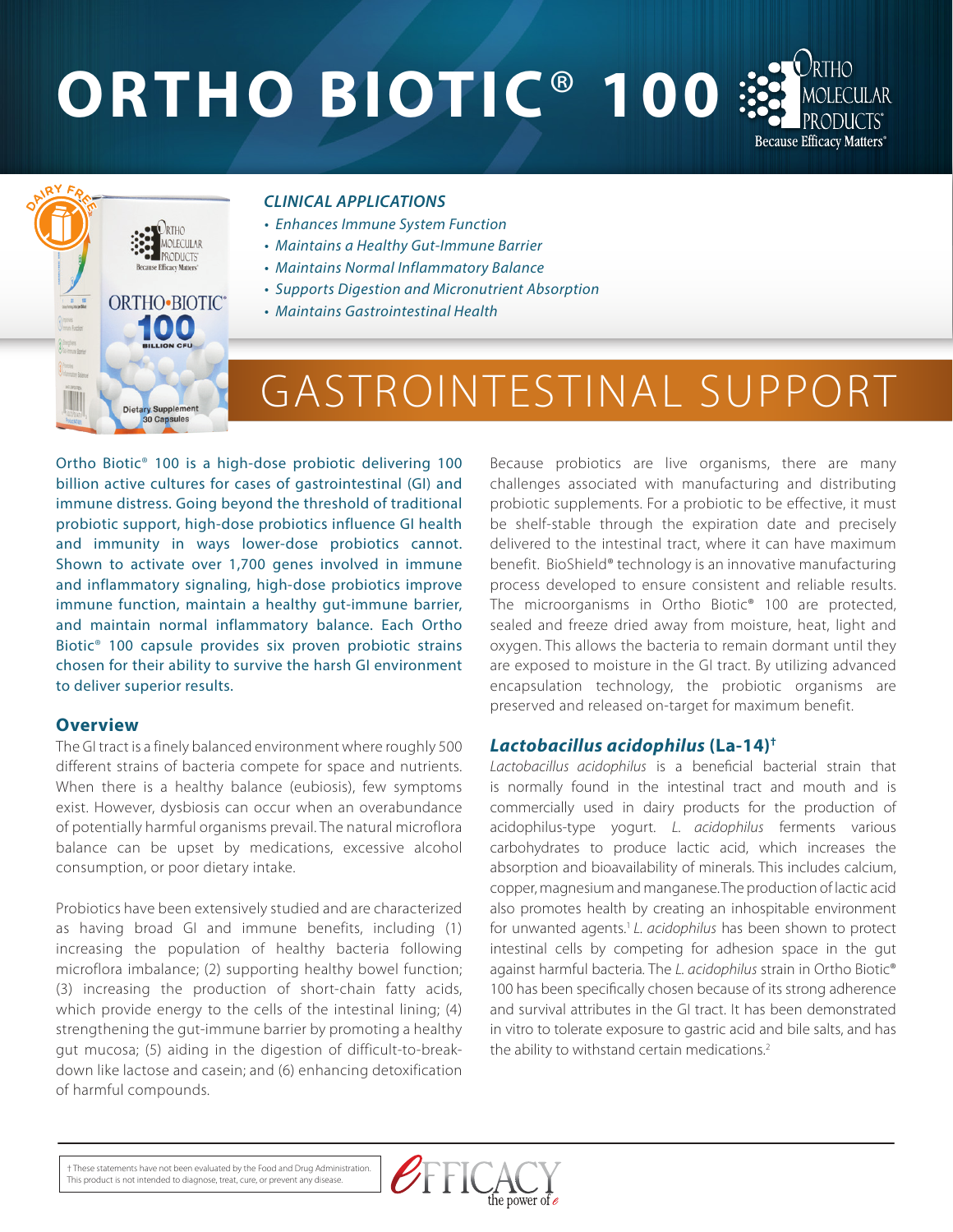#### *Lactobacillus paracasei* **(Lpc-37)†**

*Lactobacillus paracasei* has been shown to protect against the harmful effects of unwanted bacteria*.* <sup>3</sup> *L. paracasei* colonizes the intestinal tract by reinforcing defense mechanisms that support an immune response. It does this by supporting T-helper cell production and secreting secretory IgA (sIgA), an antibody critical for supporting intestinal immunity.<sup>4</sup> L. *paracasei* Lpc-37 is a gastric acid-resistant strain and has been shown in vitro to withstand certain medications.<sup>5</sup>

#### *Bifidobacterium bifidum* **(Bb-02)†**

*Bifidobacterium bifidum* has been shown to effectively compete with harmful bacteria, which suggests *B. bifidum's* lactic acid and acetic acid production helps maintain microflora balance.<sup>6</sup>

#### *Bifidobacterium lactis* **(BI-04)†**

*Bifidobacterium lactis* is predominantly found in the colon. A double-blind, randomized placebo-controlled trial on subjects receiving *B. lactis* or placebo for eight weeks found that *B. lactis* supported a balanced immune response in individuals hypersensitive to environmental allergens.7 Studies examining immune development and dietary supplementation with *B. lactis* have shown that it supports GI health by reducing intestinal permeability.8

#### *Lactobacillus plantarum* **(Lp-115)†**

*Lactobacillus plantarum* is a beneficial bacteria commonly found in fermented foods including sauerkraut, pickles, brined olives and sourdough. *L. plantarum* has been found to compete against unwanted bacteria due to the production of bacteriocins (lethal proteins) that inhibit bacterial growth.<sup>9</sup> Studies have also demonstrated that *L. plantarum* helps boost the immune response by stimulating Th1-mediated immunity.<sup>10</sup>

#### *Lactobacillus rhamnosus* **(GG)†**

*Lactobacillus rhamnosus* has been proven to have remarkable survivability in the acid and bile environments in the GI tract. *L. rhamnosus* is particularly useful because of its ability to adhere to cells, enhance microflora balance, and inhibit adherence of unwanted agents. *L. rhamnosus* was also found to positively affect inflammatory and immune gene signaling of over 1,700 genes when administered in high doses.<sup>11</sup>

#### **Directions**

1 capsule per day or as recommended by your health care professional.

#### **Does Not Contain**

Wheat, gluten, soy, corn, animal or dairy products, fish, shellfish, peanuts, tree nuts, egg, artificial colors, artificial sweeteners or preservatives.

#### **Cautions**

If you are pregnant or nursing, consult your physician before taking this product.

### **Supplement Facts**

Serving Size 1 Capsule Servings Per Container 30 & 60

|                                   | <b>Amount Per</b><br>Serving            | % Daily<br>Value |
|-----------------------------------|-----------------------------------------|------------------|
| <b>Proprietary Blend</b>          | 423 mg (100 Billion CFU <sup>++</sup> ) |                  |
| Lactobacillus acidophilus (La-14) |                                         | $\star$          |
| Bifidobacterium bifidum (Bb-02)   |                                         | $\star$          |
| Lactobacillus rhamnosus (GG)      |                                         | $\star$          |
| Bifidobacterium lactis (BI-04)    |                                         | $\star$          |
| Lactobacillus plantarum (Lp-115)  |                                         | $\star$          |
| Lactobacillus paracasei (Lpc-37)  |                                         | $\star$          |
| Daily Value not established.      |                                         |                  |

**ID# 474030 30 Capsules ID# 474060 60 Capsules**